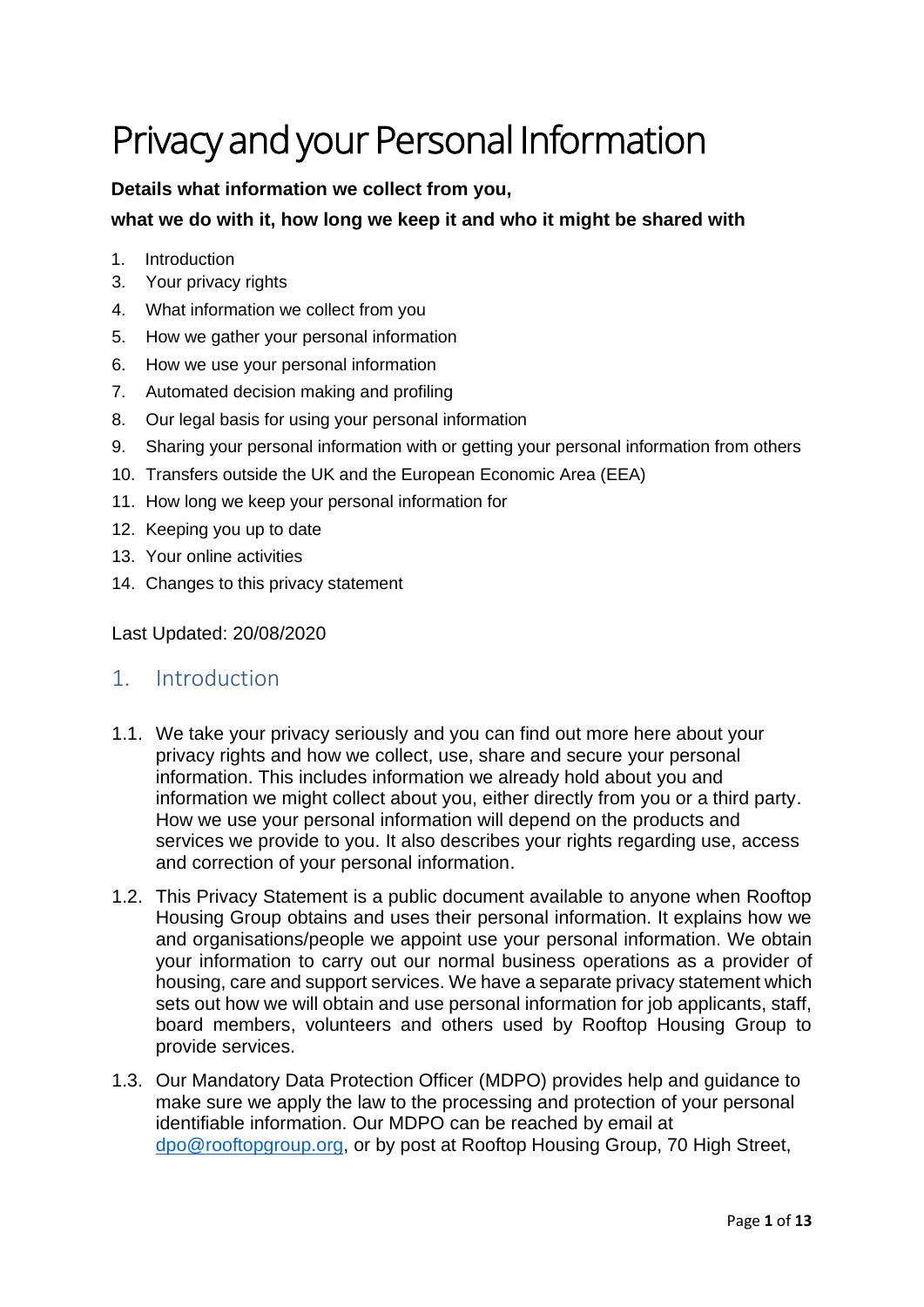Evesham WR11 4YD if you have any questions about how we use your personal information.

See section 3 **[Your Privacy Rights](#page-1-1)** for more information and how our MDPO can help you.

- 1.4. This Privacy Statement provides up to date information about how we use your personal information and this notice updates any previous information we have published or supplied about using your personal information. We will make changes to this Privacy Statement if we make any significant changes affecting how we use your information, and if so we will inform you of these changes in our newsletter, on this website and wherever we collect your data and let you know where you can view or obtain a copy for your records.
- 1.5. This Privacy Statement will apply from 25<sup>th</sup> May 2108.

## 2. Who we are

- 2.1. Rooftop Housing Group ("the Group") is a non-profit making social business registered with the Regulator of Social Housing (RSH)
- 2.2. Where we refer to "we" or "us" in this Privacy Statement, we are referring to the Rooftop Housing Group or one of our subsidiaries.
- 2.3. The Group consists of three subsidiaries: Rooftop Housing Association Limited, Rooftop Homes Limited (dormant) and Rooftop Management Limited (dormant). Service delivery within the Group is governed and controlled by a series of intra group and service level agreements that clearly set out the services to be provided by each Company and their rights and responsibilities. Rooftop Housing Group and each of its subsidiaries are "Data Controllers" of your personal data. The data controller is responsible for determining the means of collection and use of this information. Rooftop Housing Group and each of its active subsidiaries are registered with the Information Commissioner (ICO) as follows:

| $\mid$ Company                  | <b>ICO Notification Reference</b> |
|---------------------------------|-----------------------------------|
| Rooftop Housing Group Limited   | Z8858396                          |
| Rooftop Housing Association Ltd | l Z5172217                        |

# <span id="page-1-1"></span><span id="page-1-0"></span>3. Your privacy rights

- 3.1. You have the following rights in relation to the control of your personal information:
	- The right to be informed.
	- The right of access.
	- The right to rectification.
	- The right to erasure.
	- The right to restrict processing.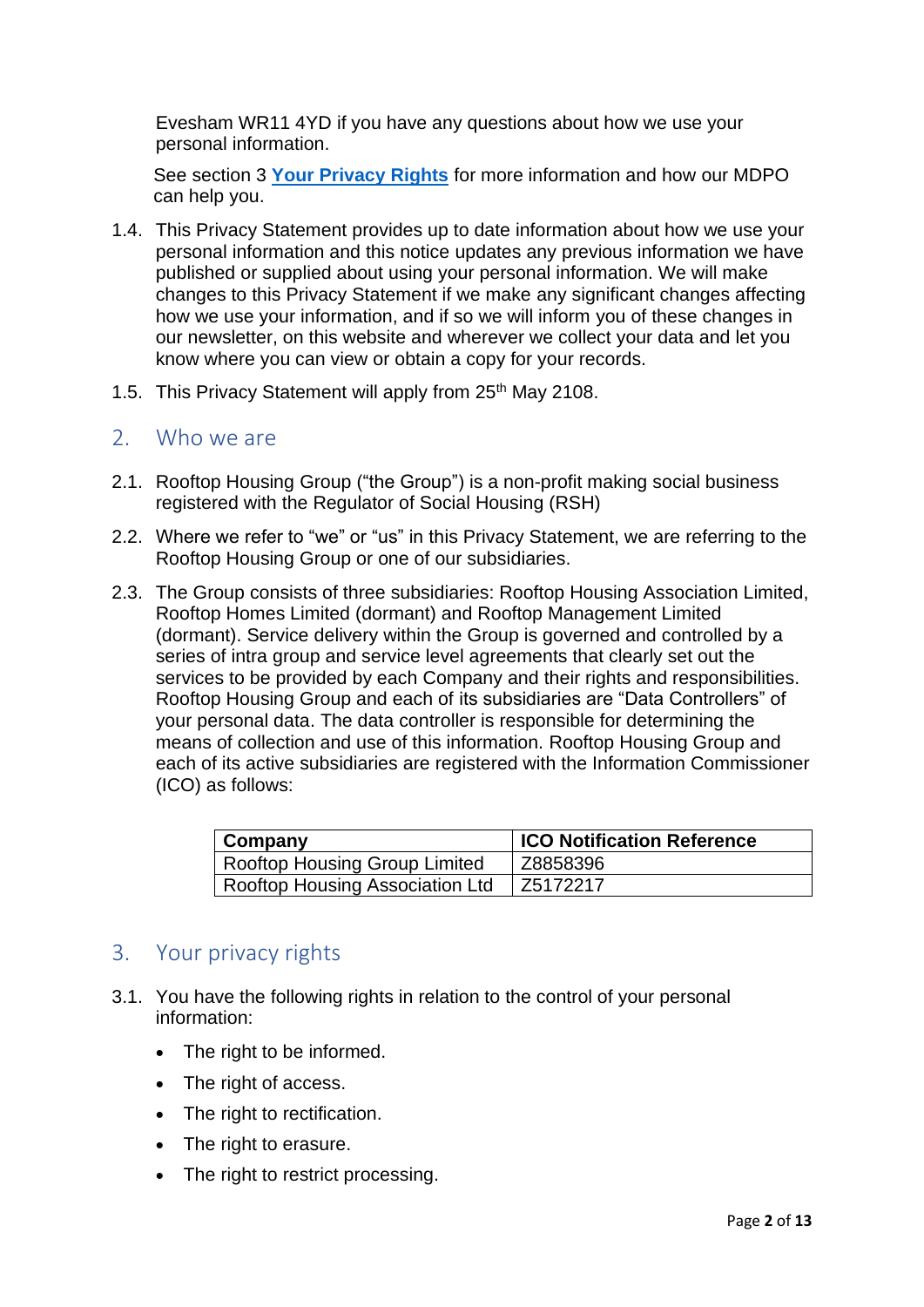- The right to data portability.
- The right to object.
- Rights in relation to automated decision making and profiling.

This Privacy statement explains these rights.

- 3.2. In brief you have the right to be informed who is obtaining and using your personal information, how this information will be retained, shared, secured and what lawful grounds will be used to obtain and use it. You have the right to object to how we use your information in certain circumstances. You also have the right to obtain a copy of the personal information we hold about you.
- 3.3. In addition, you can ask Rooftop Housing Group to correct inaccuracies, delete or restrict personal data or to ask for some of your personal data to be provided to someone else. You can make a complaint if you feel Rooftop Housing Group is using your personal information unlawfully or holding inaccurate, inadequate or irrelevant personal information, which if used may have a detrimental impact on you or has an impact on your rights.
- 3.4. You can also make a complaint to the data protection supervisory authority, where your personal information is held and processed. If your personal information is held and processed in the United Kingdom you can complain to the Information Commissioner's Office at [https://ico.org.uk/concerns.](https://ico.org.uk/concerns)
- 3.5. For further information about exercising any of your rights in this Privacy Statement please contact our Data Protection Officer by email at [dpo@rooftopgroup.org](mailto:dpo@rooftopgroup.org) or by post at 70 Hight Street, Evesham, Worcs WR11 4YD

## <span id="page-2-0"></span>4. What information we collect from you

4.1. We use a variety of personal information depending on the housing and services we deliver to you. For most housing and services, we need to use the following for you:

#### **Personal information**

- Contact details name, address, email, home and mobile telephone numbers;
- Age  $-$  date of birth;
- **Gender**
- Identification information to allow us to check your identity and eligibility for housing;
- Credit information information about your credit and payment history;
- Financial information information about your financial circumstances;
- Photograph information to record your identity;
- Reference information information to allow us to assess your suitability as an occupant of our homes from third parties;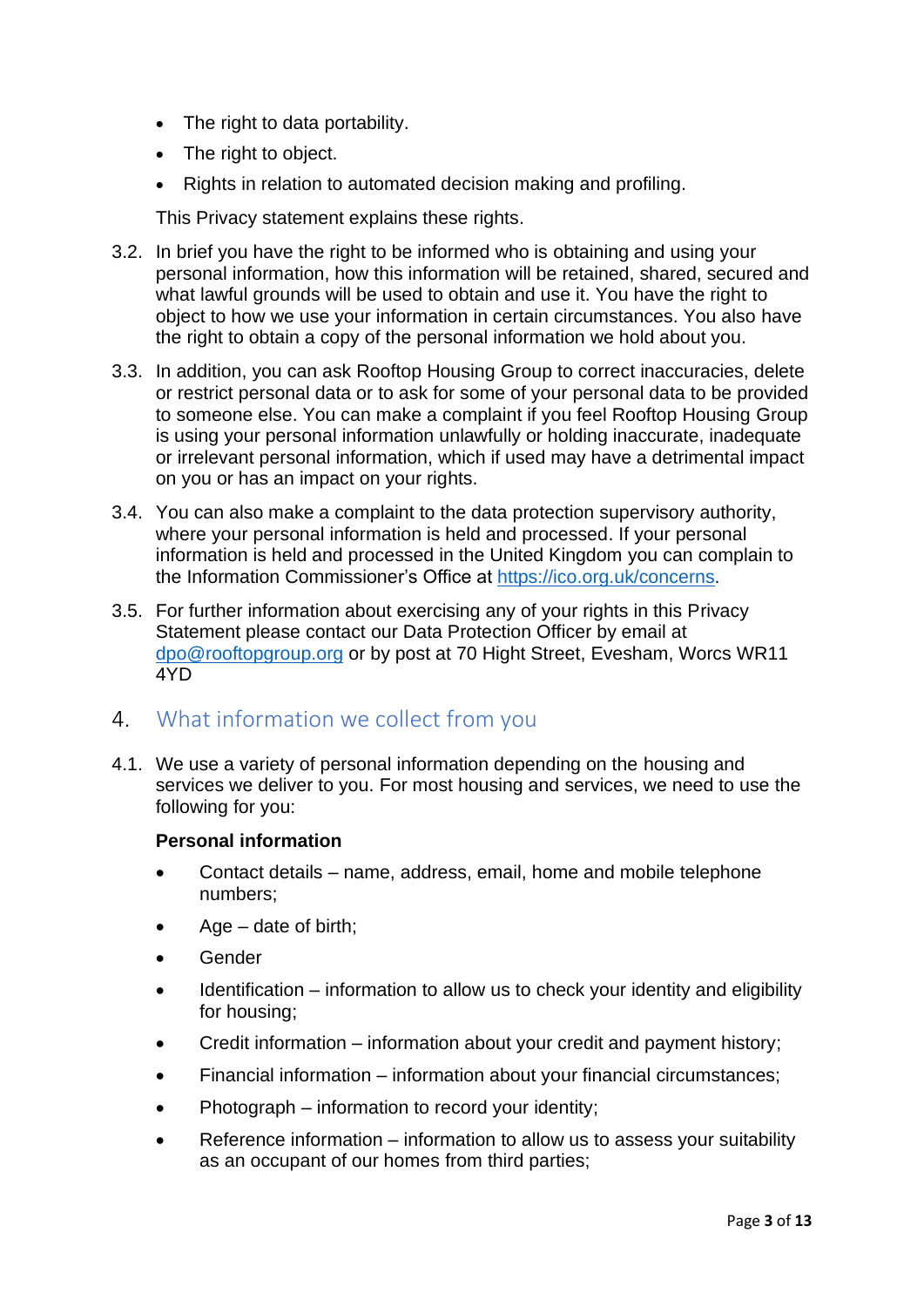- National Insurance number information to enable us contact benefit agencies to speak to them about any universal credit benefits you may be in receipt of or applying for.
- Contact details of next of kin or a nominated representative.

We may collect a reduced subset of this information for the other occupants of your property but we do not collect the following:

- Telephone contact details;
- Photograph.

for the occupants of your property unless they have a direct relationship with us (e.g. applied for housing or obtain services from us directly).

#### **Special category information**

- Health to support our housing functions (for example aids and adaptations) and vulnerable customers, more specific details are available if you use services that require this information;
- Race, ethnic origin, religion, sexual life  $-$  to support our equality monitoring purposes;

There are other types of special information which we do not collect but are treated as important under the law:

- Trade union membership;
- Genetic data:
- Biometric data (where used for ID purposes)

We may during providing housing and support services be party to information sharing with law enforcement and welfare agencies as part of a multi-agency partnership working jointly on issues of anti-social behaviour and safeguarding, this information is used only to ensure the safety and welfare of our staff and customers and is restricted to staff on a need to know basis, and is regularly reviewed for its relevance, accuracy and ensure it reflects the current situation.

4.2. Sometimes where we ask for your personal information to enter into a contract/agreement with you (for example tenancy, lease, application, support and/or care plan agreement) or to meet our legal or regulatory duties (for example to process some housing applications under right to rent, equality monitoring or government and housing regulator reports) we will not be able to provide some of our housing, support or services without this information.

## <span id="page-3-0"></span>5. How we gather your personal information

5.1. We obtain personal by various means, this can be face to face, by email, telephone, our website, correspondence or by receiving this information from others, for example a local elected member who is representing you, police, social care agencies or benefit agencies. We can also receive information about you from other people you know or are linked to you, for example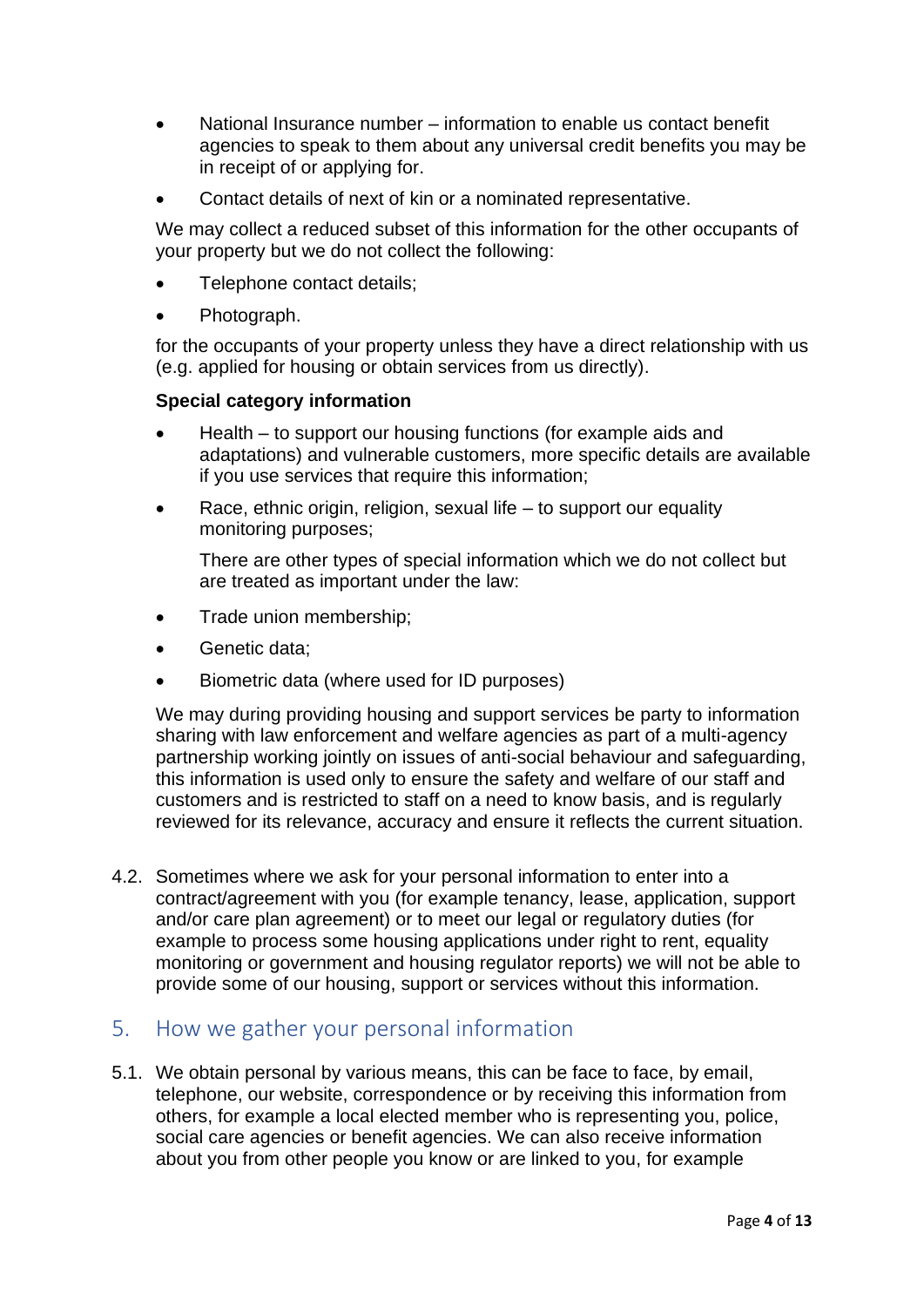relative, person nominated by you to act on your behalf or your legal representative. Some further examples are:

- directly from you, for example when you fill out an application, transfer or mutual exchange form or as part of your right to buy application;
- by observing how you use our housing, support and services, or those of other members of Rooftop Housing Group, for example from the transactions and operation of your accounts and on-line services with us;
- from other organisations such as former housing and support providers, health and social care agencies, law enforcement agencies, debt collection agencies, energy and utility companies, benefit agencies or credit reference and fraud prevention agencies;
- from other people you know including joint account holders and people you are linked to or live in the same community as you as regard to reports of anti-social behaviour;
- from monitoring or recording calls as part of any quality and complaint procedures. We record these calls for training purposes and to ensure the safety of our staff. We will not record any payment card details as part of our accounts and payments operations;
- from our CCTV, body worn video (BWV) and audio recording systems for the prevention and detection of crime and anti-social behaviour and lone working devices for the security of our staff and individuals obtaining services from us.

## <span id="page-4-0"></span>6. How we use your personal information

- 6.1. To provide you with our housing service we have a legal duty to confirm a person has the right to reside in the country. We will need to obtain your name, contact details, date of birth, your current and previous countries of residence/citizenship and a copy of identification documents (such as passport, home office residence papers and driving licence).
- 6.2. We may also need to collect proof of your identity and immigration status for the government's Right to Rent legislation.
- 6.3. We might also need health and social care information (such as physical, social, mental health or medication information) to help support our customers who have a vulnerability and/or receive a support or care service from us.
- 6.4. We sometimes need to gather, use and share your personal information for reasons, which are set out below:

## *To operate and administer our housing, support and care products and services, including managing and responding to complaints:*

a) Contact details, household information, accommodation history, conduct of previous tenancies, benefits and income details, health and lifestyle details to assess your eligibility for housing and/or to meet any care or support needs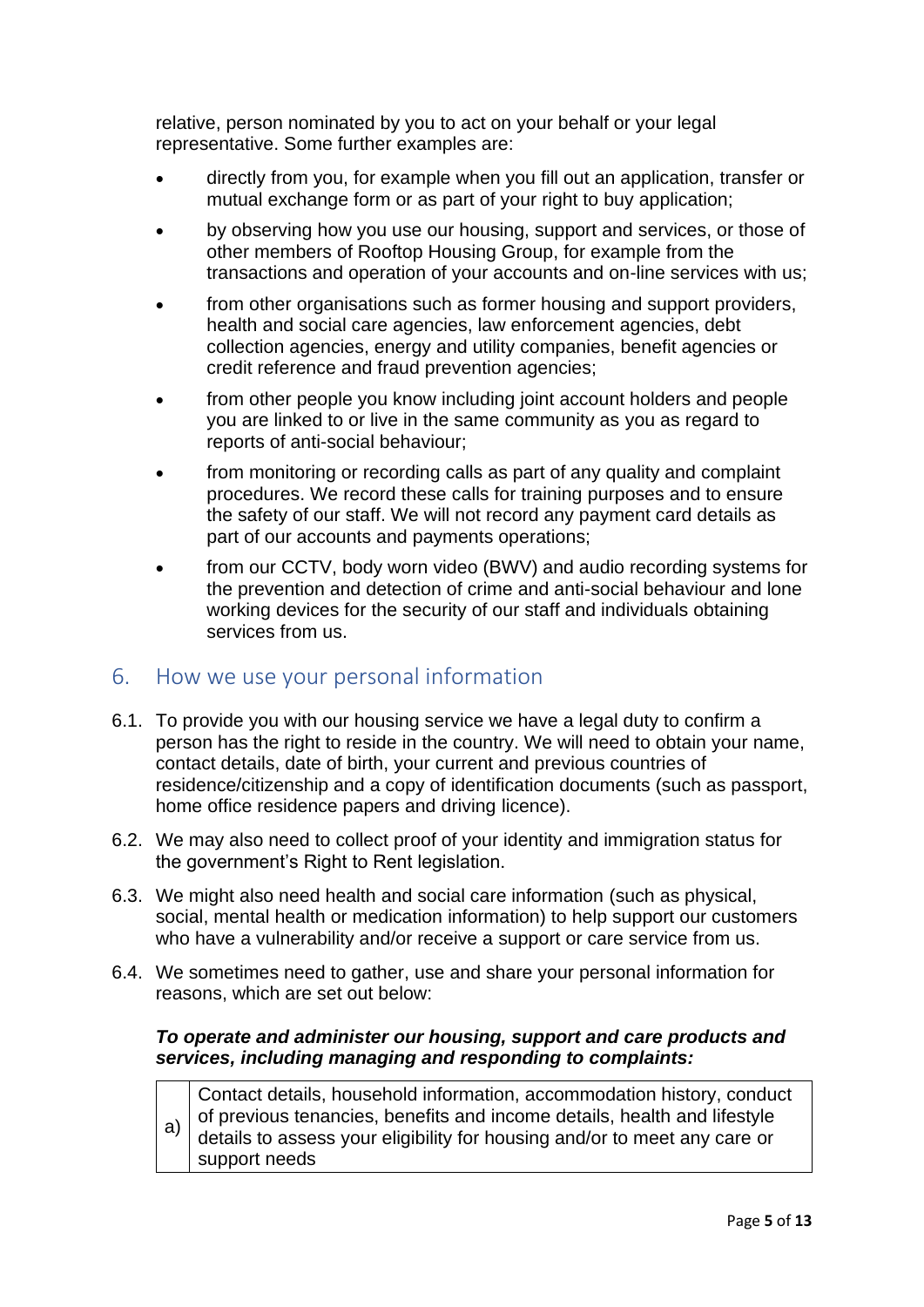| b)           | We use your name and contact information with third parties who help us<br>deliver our repairs, support, care and housing services. For example, our<br>repairs contractors and their appointed sub-contractors.                                                                                                                                                                                                                                              |
|--------------|---------------------------------------------------------------------------------------------------------------------------------------------------------------------------------------------------------------------------------------------------------------------------------------------------------------------------------------------------------------------------------------------------------------------------------------------------------------|
| $\mathsf{C}$ | Your contact details, health information and next of kin or representative<br>details, for the provision of emergency alarms and monitoring services<br>and assistive technology services.                                                                                                                                                                                                                                                                    |
| d)           | Information about your health, wellbeing and lifestyle choices and<br>preferences, to be able to provide management, care and support to you<br>or refer you to appropriate support.                                                                                                                                                                                                                                                                          |
| e)           | Equality and diversity information to monitor access to and take up of our<br>services. This is required for statistical analysis and is aggregated and<br>anonymised.                                                                                                                                                                                                                                                                                        |
| f            | With your consent, Next of kin or representative details to be able to<br>contact them in an emergency such as when you are taken ill or where<br>we need to contact someone because we need to enter your<br>accommodation to carry out emergency repairs.                                                                                                                                                                                                   |
| g)           | Information about your complaints which we may be required to share<br>with your MP, Councillor or recognised Complaints Panel acting o your<br>behalf, as well as with the Housing Ombudsman or Social Housing<br>Regulator.                                                                                                                                                                                                                                 |
| h)           | Information about the behaviour and criminal behaviour, or activity of<br>you, your household or visitors to be able to manage, support or tackle<br>the victims and perpetrators of anti-social behaviour and provide our<br>housing management services. We may share information with the police<br>and other law enforcement agencies for the prevention and detection of<br>crime and anti-social behaviour through CCTV and audio recording<br>devices. |

6.5. We use your personal information in this way because it is necessary to meet the conditions set out in the contract/agreement with you and to meet our legal or statutory obligations or because we have your consent.

*To operate and administer payments to and from your accounts or other agencies (for example benefit agency):*

| a) | Contact and occupation information with benefit agencies and financial<br>organisations who as agencies or financial organisations help us<br>process payments to your account(s).                                                                                                    |
|----|---------------------------------------------------------------------------------------------------------------------------------------------------------------------------------------------------------------------------------------------------------------------------------------|
| b) | To supply our appointed financial advisors' information to carry out<br>home ownership affordability tests to advise on the suitability of a<br>mortgage.                                                                                                                             |
| C) | To prevent financial crime including money laundering, benefit or tax<br>fraud or illegal subletting. This includes notifying local authorities and<br>benefit agencies where we believe a household is no longer entitled to<br>benefit or where we have suspicion of benefit fraud. |
| d) | Your contact details, address and tenancy agreement details to ensure<br>that council tax and utility bills are paid by you or us. We will share your<br>contact details with utility companies and council tax authorities, where                                                    |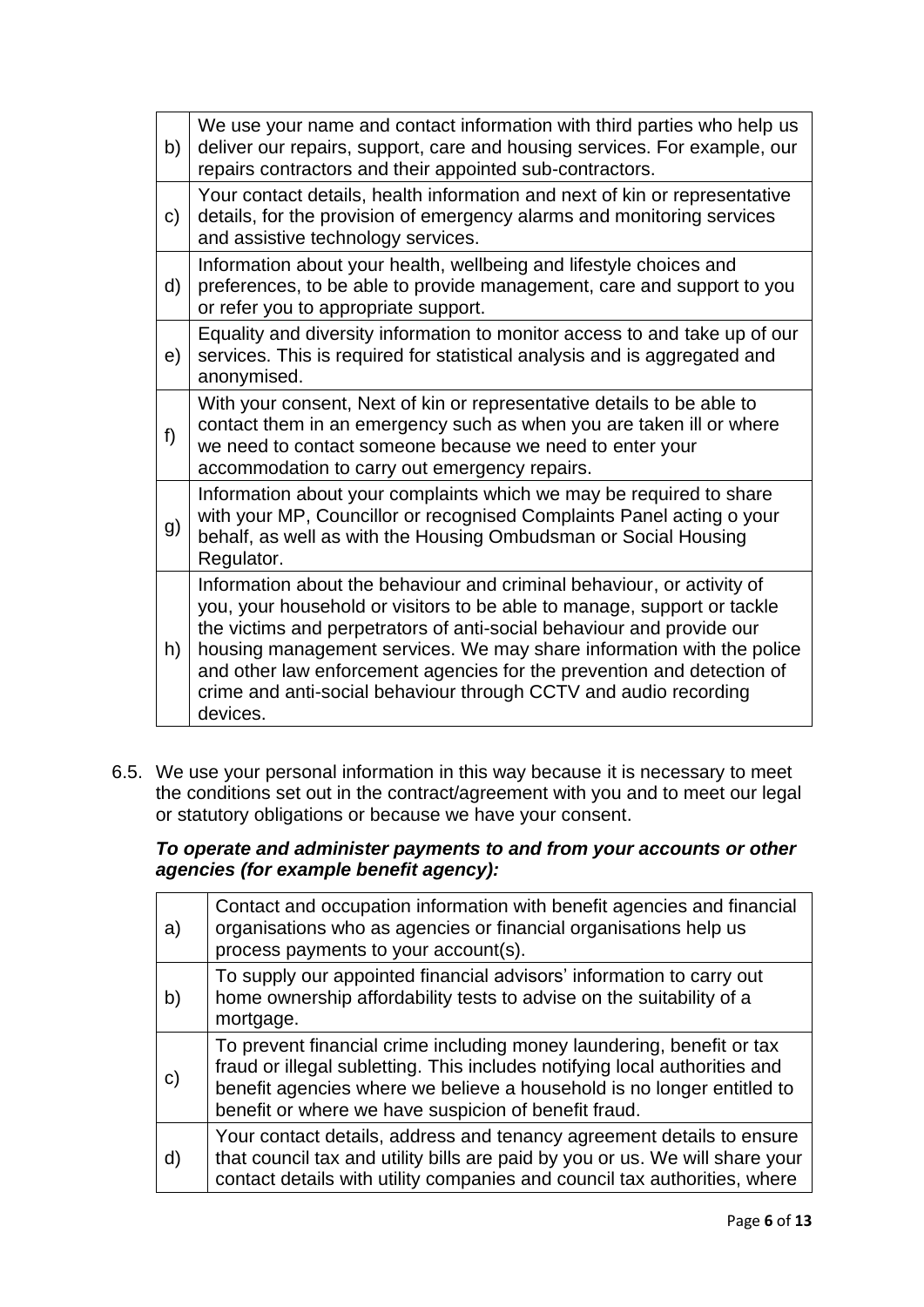you have not notified the relevant organisation of your occupation start or end dates.

We use your personal information in this way because it is necessary to meet the conditions set out in the contract/agreement with you and to meet our legal or statutory obligations and where it is fair for us to do so.

#### *To carry out our duties under health and safety and to support our vulnerable customers and promote safer communities*

| a) | Vulnerability indicators with contractors and sub-contractors to ensure services are tailored to meet your needs.                                                                                                                                                                                                                                                                                        |
|----|----------------------------------------------------------------------------------------------------------------------------------------------------------------------------------------------------------------------------------------------------------------------------------------------------------------------------------------------------------------------------------------------------------|
| b) | Warning/Be Aware/Lone Working indicators with contractors and sub-<br>contractors to ensure health and safety measures are in place. We would<br>have informed you of this indicator and when it will be applied and for<br>how long, for example warning marker is applied when an incident has<br>occurred which resulted in a threat by you to a member of staff or one of<br>our contractor's staff. |
|    | CCTV and Lone working recordings to protect communities and staff.                                                                                                                                                                                                                                                                                                                                       |

We use your personal and special personal information in this way because it is necessary to meet the conditions set out in our legal and statutory obligations regarding health and safety and in the public interest and for the prevention and detection of crime and anti-social behaviour.

#### *To report or share information with agencies where it is believed you or another person's vital interests are at risk:*

| a) | Where you or another person is at risk of physical, mental, sexual,<br>harm or damage. Information may be shared with a health<br>professional, social worker, emergency services or local agencies for<br>Safeguarding. |
|----|--------------------------------------------------------------------------------------------------------------------------------------------------------------------------------------------------------------------------|
| b) | Where you or another person needs protection as a vulnerable person<br>from significant harm or serious exploitation.                                                                                                    |

We use your personal and special information in this way because it is necessary to meet our legal and regulatory obligations and to protect yours and others vital interests.

#### *To carry out our lettings and home ownership affordability assessments , right to buy eligibility assessments and form debt decisions about you:*

| Information you give us about your former addresses will be used to                     |
|-----------------------------------------------------------------------------------------|
| $\vert$ a) $\vert$ carry out a landlord reference check with former landlords to assess |
| vour reliability and suitability as a tenant.                                           |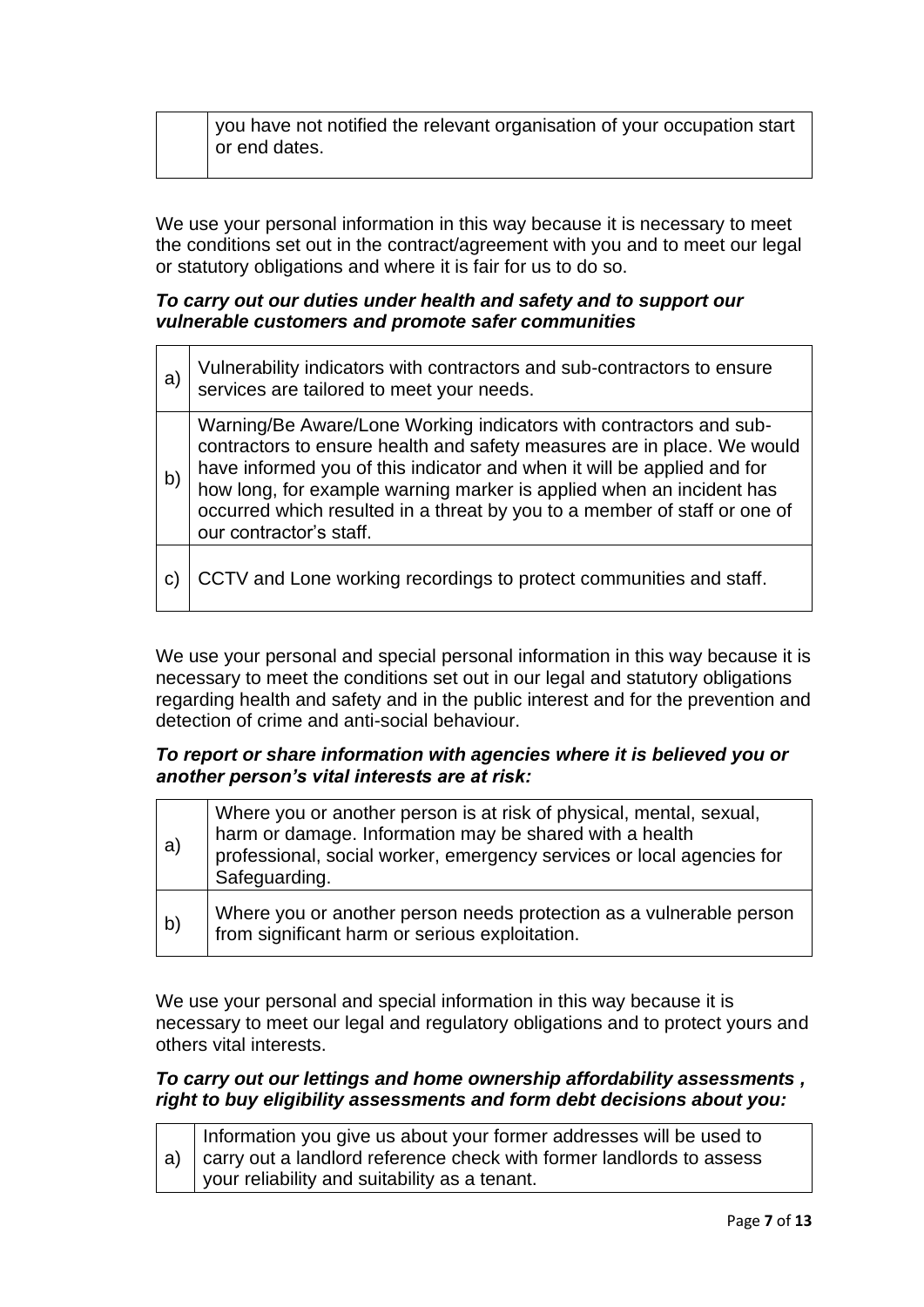| b) | Information about those you are linked with in the proposed agreement<br>or contract with us, for example a joint tenant or owner.                                                                                                                                                                                                                                                              |
|----|-------------------------------------------------------------------------------------------------------------------------------------------------------------------------------------------------------------------------------------------------------------------------------------------------------------------------------------------------------------------------------------------------|
| c) | Information about how you or the person linked to you has former debts<br>owing to us or former landlords which may prevent you from obtaining<br>accommodation with us or limit your ability to pay your rent, service<br>charges or other tenancy/property charges.                                                                                                                           |
| d) | Information about your current income and outgoings to assess your<br>ability to pay your rent or purchase a home and where employed your<br>employer details to enable us to provide tailored income and<br>employment support.                                                                                                                                                                |
| e) | Send text message alerts to your mobile telephone number, where<br>provided as a contact, to inform you of important notifications in<br>connection with the management of your tenancy and rent account.                                                                                                                                                                                       |
| f) | For Right to Buy and Voluntary Right to Buy Pilot applicants' we use<br>details of previous tenancies and details of length of residence at the<br>property to assess eligibility. For purchasers', details of income,<br>employment details and other financial details are used to prevent fraud<br>and money laundering.                                                                     |
|    | We also share information on age, ethnicity and household composition<br>and circumstances for policy monitoring purposes with the Ministry of<br>Housing, Communities and Local Government (MHCLG) and third party<br>processors working on behalf of MHCLG and Homes England. We may<br>also share relevant information with other organisations to enable us to<br>process your application. |
| g) | We may also use credit agencies to trace you if you leave us owing a<br>debt.                                                                                                                                                                                                                                                                                                                   |

For these purposes we share with and receive information from credit reference agencies, debt collection agencies, and other landlords. The credit agency might add details of our search to the records they hold about you, whether your engagement with us proceeds or not. The use of your information is based on our legal obligations and our legitimate interests where it is fair for us to do so.

#### *To carry out market research and analysis to develop and improve our housing, support and care services:*

| a) | Contact and household information, including profile information about<br>those who have direct services from us such as age, gender, ethnicity,<br>religion, disability and economic circumstances. This information may be<br>shared with third party contractors who carry out our research or surveys<br>on our behalf. This information is used to help us ensure we achieve<br>results, which are representative of our customer base. |
|----|----------------------------------------------------------------------------------------------------------------------------------------------------------------------------------------------------------------------------------------------------------------------------------------------------------------------------------------------------------------------------------------------------------------------------------------------|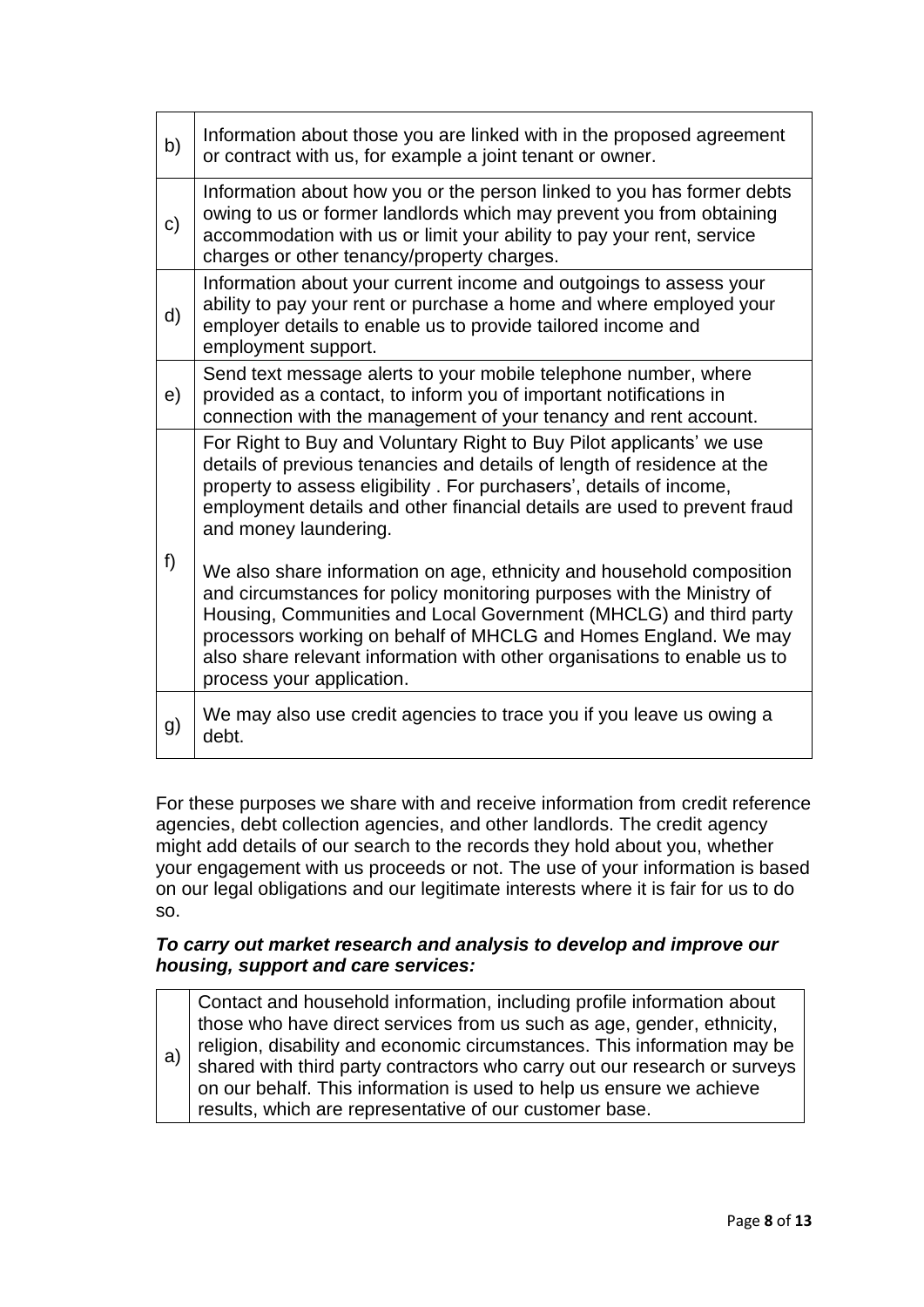#### *To promote different housing tenures and services of Rooftop Housing Group and its subsidiary companies:*

| a) | Photographs and testimonials may be used with your consent<br>marketing and publication materials.                                                       |
|----|----------------------------------------------------------------------------------------------------------------------------------------------------------|
| b) | Where we have your consent, we will use your contact details to contact<br>you about housing options and services we think may be of interest to<br>vou. |

#### *To facilitate and undertake the work of Employment support and training initiatives on behalf of third party agencies:*

a) Your contact details so we can facilitate training and support.

b) Details of your educational and training achievements and/or employment status to help us provide training and guidance to you.

We use this personal information in this way because it is necessary to meet the conditions set out in the contract/agreement with you.

# <span id="page-8-0"></span>7. Automated decision making and profiling

- 7.1. Sometimes we use your personal information in automated processes to make decisions about you, such as credit scoring. We might also use automated processes to create a profile of you. We do this to help ensure decisions are made accurately, fairly and transparently and to offer you housing and services tailored to you.
- 7.2. We will inform you where your personal information is shared with Experian as part of the 'Rent Exchange Scheme' and we share information as follows:

a) Information about you to Experian as part of the 'Rent Exchange Scheme' including details of your rent payment history, tenancy start and end date, tenancy reference number, rent and rent balance including any arrears.

We use this personal information to work with you more closely to manage your existing tenancy agreement. Your track record as a tenant will enable Experian to use the information supplied to them in the future to assist other landlords and organisations to:

- Assess and manage any new tenancy agreements you enter into;
- Assess your financial standing to provide you with suitable products and services;
- Manage any accounts that you may already hold, for example reviewing suitable products and services or adjusting your current product in light of your current circumstances;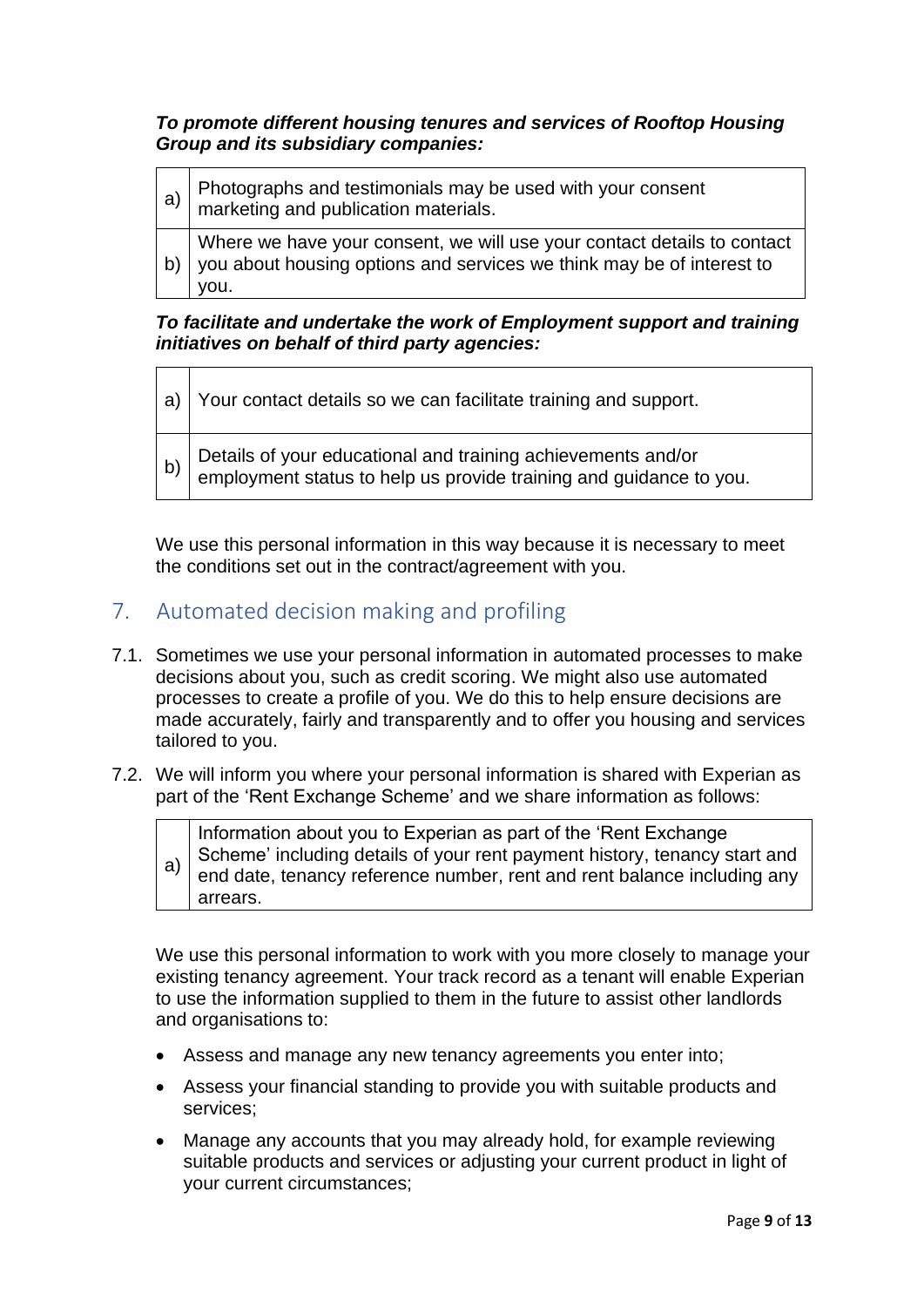- Contact you in relation to any accounts you may have and recovering debts that you may owe;
- Verify your identity and address to help them make decisions about services they offer; and
- Help prevent crime, fraud and money laundering.
- <span id="page-9-0"></span>8. Our legal basis for using your personal information
- 8.1. We only use your personal information where it is allowed by the laws that protect your privacy rights. We only use your personal information where:
	- we need to use the information to comply with our legal obligations;
	- we need the information to perform a contract with you; and
	- it is fair to use the personal information either in our interests, or someone else's interests, where there is no disadvantage to you – this can include where it is in our interests to contact you about housing products and/or services, market to you, or collaborate with others to improve our services;
	- where we need to ask for your consent (if consent is needed);

Where we have your consent, you have the right to withdraw it. We will let you know how to do that at the time we gather your consent. See section 12 Keeping you up to date for details about how to withdraw your consent to marketing.

- 8.2. Special protection is given to certain kinds of personal information that is more sensitive. This is information about your health status, racial or ethnic origin, political views, religious or similar beliefs, sex life or sexual orientation, genetic or biometric identifiers, trade union membership or criminal convictions or allegations. We will only use this kind of personal information where:
	- we have a legal obligation to do so (for example to protect vulnerable people);
	- it is necessary for us to do so to protect your vital interests (for example if you have a severe and immediate medical need whilst on our premises);
	- it is in the substantial public interest;
	- it is necessary for the prevention or detection of crime;
	- it is necessary for insurance provisions; or
	- you have specifically given us 'affirmative' consent to use the information.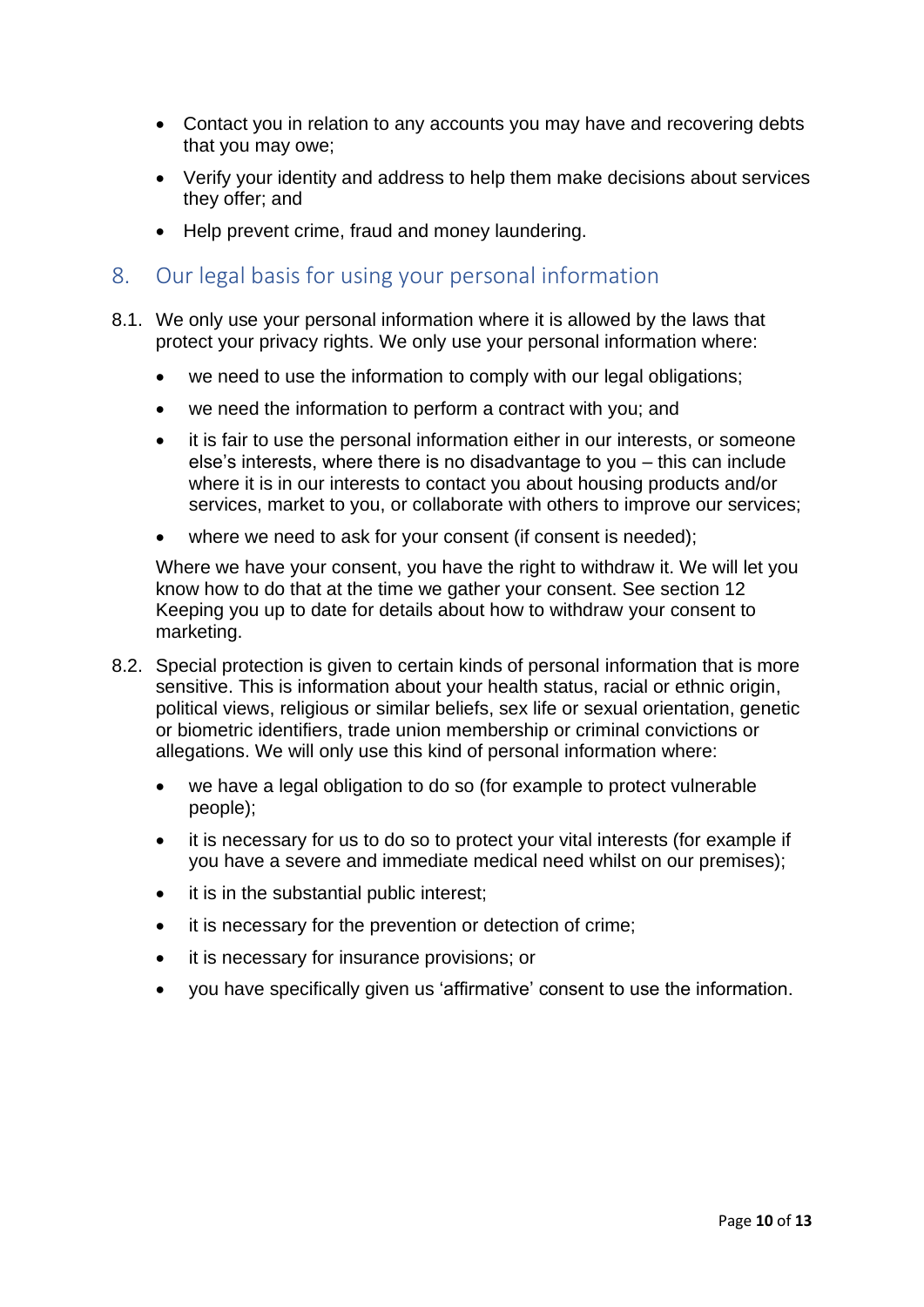# <span id="page-10-0"></span>9. Sharing your personal information with or getting your personal information from others

- 9.1. We will share personal information within our Rooftop Housing Group and with others outside the Group where we need to do that to make housing and services available to you, market housing and services to you, meet or enforce a legal obligation or where it is fair and reasonable for us to do so. **See section 6 How we use your personal information** for more information.
- 9.2. Who we share your personal with depends on the housing products and services we provide to you and the purposes we use your personal information for. For most housing products and services, we will share your personal information with our own service providers such as our maintenance contractors, IT providers, and with credit reference and fraud prevention agencies. **See section 6 How we use your personal information**, on who we get your personal information from and why.
- 9.3. Most of the time the personal information we have about you is information you have given to us or gathered by us while providing products and services to you. We also sometimes gather personal information from and send personal information to third parties where necessary for credit checking and fraud prevention or marketing purposes, for example so we can you let you know of housing options or services we think you might be interested in. **See section 6 How we use your personal information,** for more information on who we get your personal information from and why.

## <span id="page-10-1"></span>10. Transfers outside the UK and the European Economic Area (EEA)

- 10.1.We may need to transfer and process your personal information outside the UK and EEA to companies, information technology service hosting providers, agents and subcontractors in countries where data protection laws may not provide the same level of protection as those in the EEA, such as the US.
- 10.2.Where we do this, any personally identifiable information will be limited to what is necessary to carry out the processing required, and we will make sure that suitable safeguards are in place, for example by using approved contractual agreements and requiring the recipient to subscribe to or be certified with an 'international framework' of protection.

# <span id="page-10-2"></span>11. How long we keep your personal information for

11.1.How long we keep your personal information for depends on the housing options and services we deliver to you. We will never retain your personal information for any longer than is necessary for the purposes we need to use it for.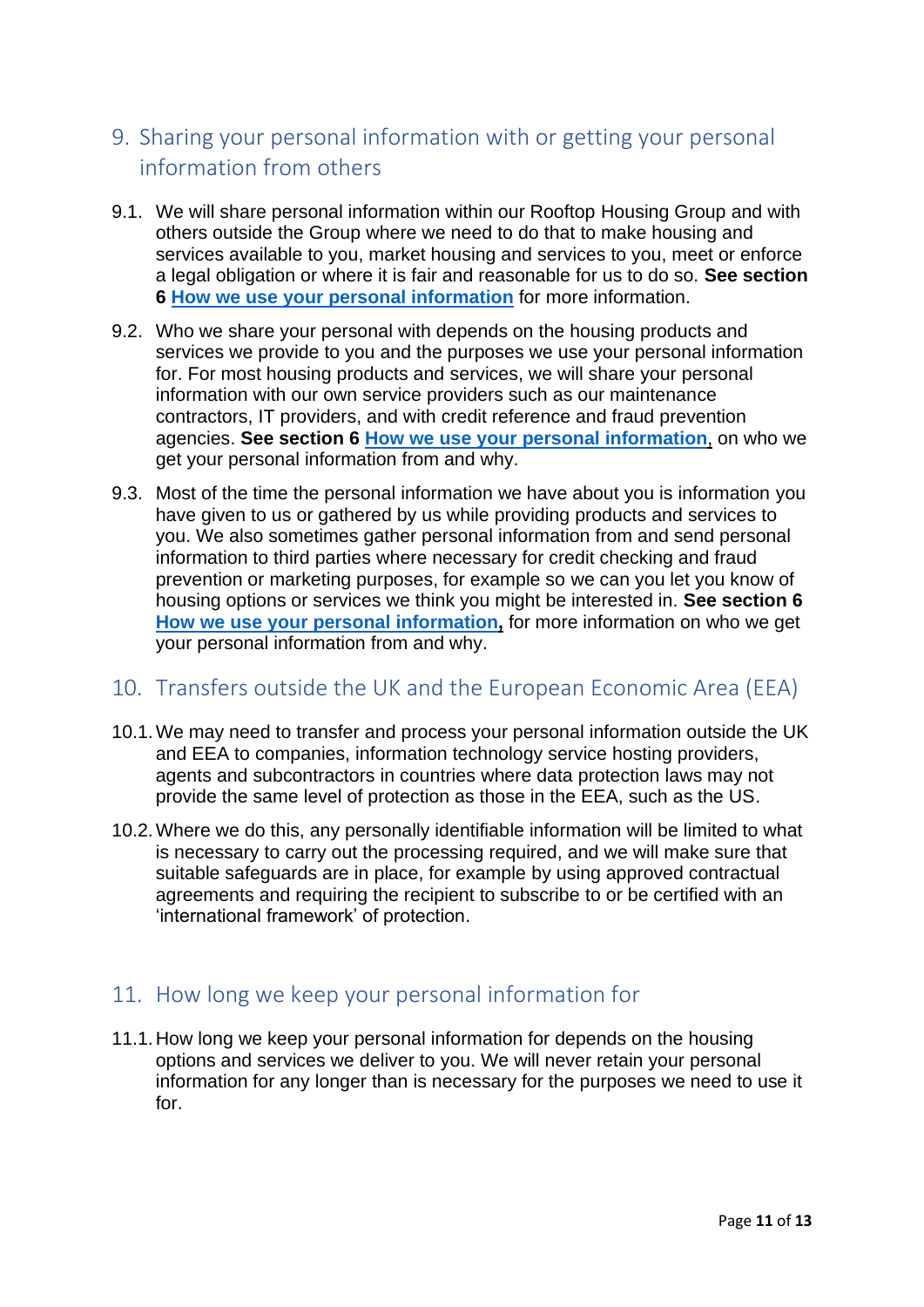## <span id="page-11-0"></span>12. Keeping you up to date

- 12.1.We will communicate with you about housing options and services we are delivering using any contact details you have given us – for example by post, email, text message, social media and notifications on our app or website.
- 12.2.Where you have given us consent to receive marketing, you can withdraw consent and update your marketing preferences by visiting our website or writing to us, calling us directly. For contact details, visit our website [www.rooftopgroup.org/contact us.](https://www.rooftopgroup.org/contact-us/)

## <span id="page-11-1"></span>13. Your online activities

13.1.Like most websites, each time you visit our site we automatically collect certain data relating to your browsing behaviour on the site including, but not limited, the webpage from which you came from and your IP address. Rooftop Housing Group uses third party software for analytics. All metrics information collected from your usage of the Service(s) will be transmitted to the analytics provider. The analysis tools measure and observe your behaviour (what you do) while the feedback tools allow us to hear what you have to say. This information is then used to understand (evaluate) how users use our website and produce statistical reports on activity for us. We will use this information, so our website can be improved, by making them more user-friendly, more valuable and simpler to use. Third party analytics software will not share your personal data or link (associate) your personal data with any other data held on them.

#### 13.2. Cookies

Cookies are small text files that are placed on your computer by websites that you visit. They are widely used to make websites work, or work more efficiently, as well as to provide information to the owners of the site.

#### 13.3. Links to other (third party) sites

Our Website may contain links to other websites that are not owned or controlled by Rooftop Housing Group. Please be aware that we are not responsible for the privacy practices of such websites or third parties. We encourage you to be aware when you leave our Website and to read the privacy polices of each website that collects personal information.

#### 13.4. Website registration and web forms

When you register to the site, you may be asked to submit personal information about yourself to register and/or download content. This information may include, but it is not limited to, your name, address and telephone number. We will only collect information that is necessary for us to provide you with any services or assistance connected with that content. If you would like more information on our services, do get in touch by completing our online enquiry form.